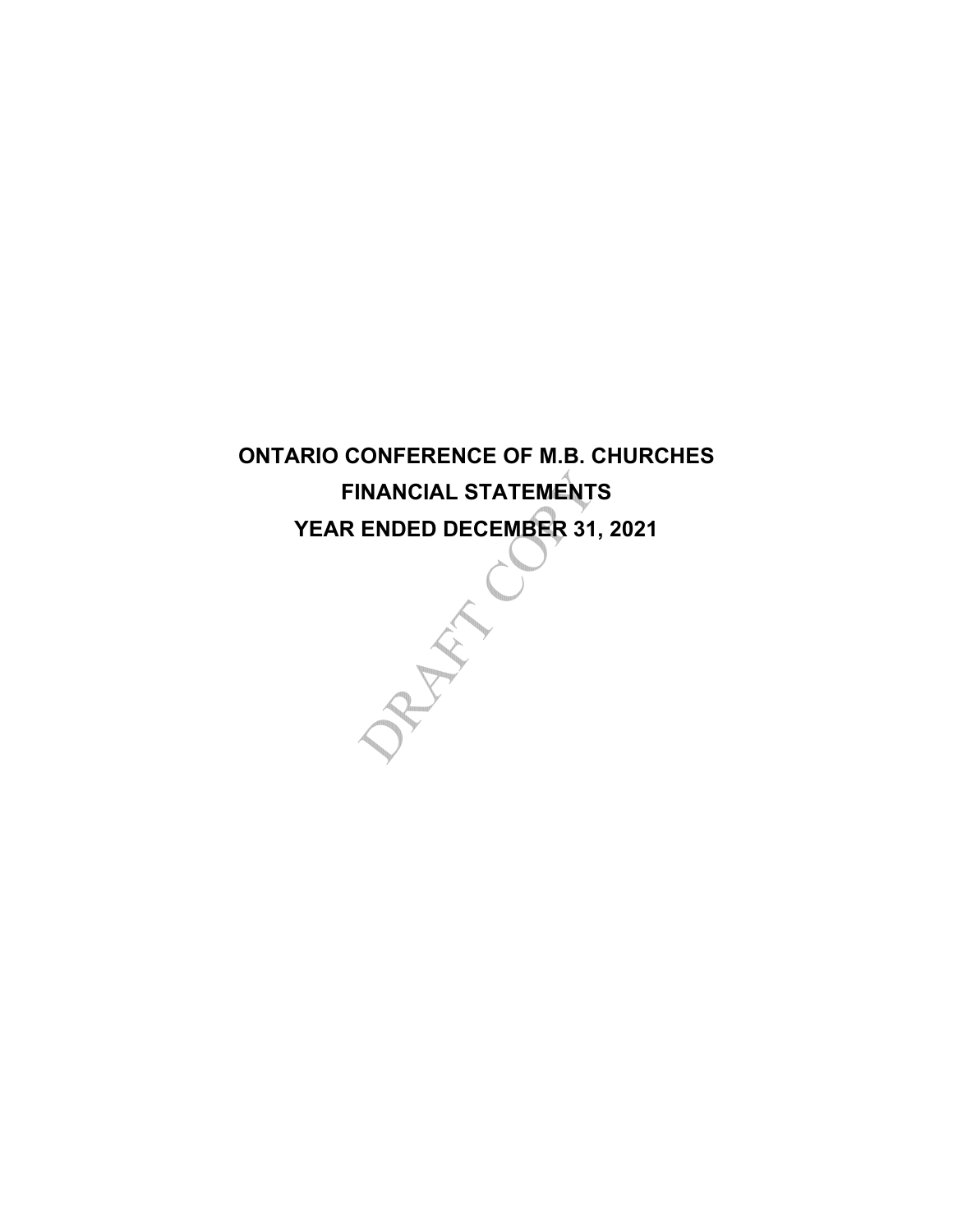|                                                                        | Page     |
|------------------------------------------------------------------------|----------|
| <b>INDEPENDENT AUDITOR'S REPORT</b>                                    | $1 - 2$  |
| <b>FINANCIAL STATEMENTS</b>                                            |          |
| <b>Statement of Financial Position</b>                                 | 3        |
| Statement of Changes in Net Assets                                     | 4        |
| Statement of Revenues and Expenses                                     | 5        |
| Statement of Revenues and Expenses - Northend Church Fund (Schedule 1) | 6        |
| <b>Statement of Cash Flows</b>                                         | 7        |
| <b>Notes to Financial Statements</b>                                   | $8 - 12$ |
|                                                                        |          |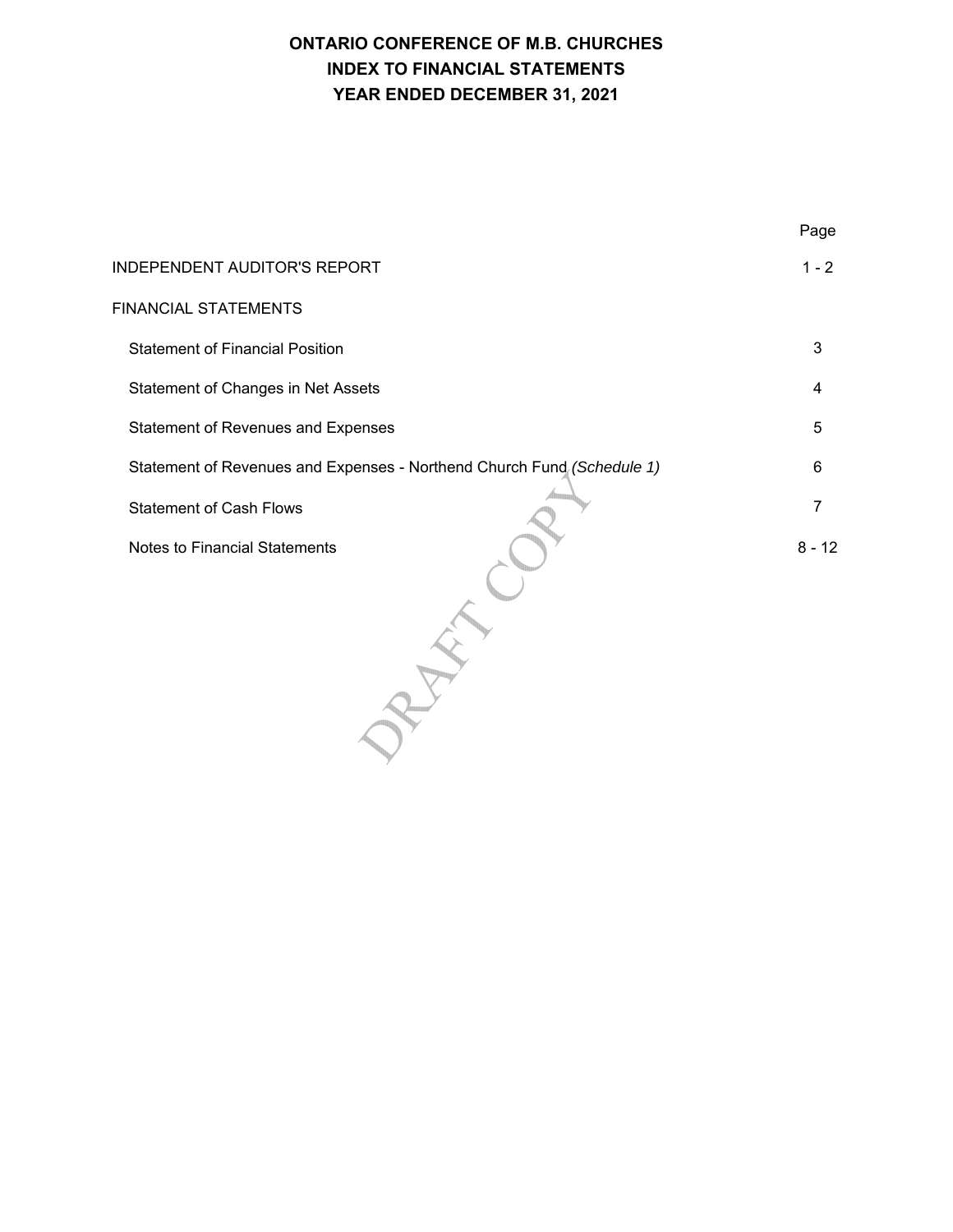# **INDEPENDENT AUDITOR'S REPORT**

To the Members of Ontario Conference of M.B. Churches

## *Qualified Opinion*

We have audited the financial statements of Ontario Conference of M.B. Churches (the Conference), which comprise the statement of financial position as at December 31, 2021, and the statements of changes in net assets, revenues and expenses and cash flows for the year then ended, and notes to the financial statements, including a summary of significant accounting policies.

In our opinion, except for the possible effects of the matter described in the *Basis for Qualified Opinion* section of our report, the accompanying financial statements present fairly, in all material respects, the financial position of the Conference as at December 31, 2021, and the results of its operations and its cash flows for the year then ended in accordance with Canadian accounting standards for not-for-profit organizations.

#### *Basis for Qualified Opinion*

The Conference derives a portion of revenue from Northend Church cash donations, and in common with many charitable organizations, the completeness of which is not susceptible of satisfactory audit verification. Accordingly, our verification of these revenues was limited to the amounts recorded in the records of the Conference and we were not able to determine whether any adjustments might be necessary to contributions, excess of revenues over expenses, current assets and net assets.

In common with small charities, the organization expenses tangible capital assets when acquired, with the exception of the Northend Church property. The expenses related to other tangible capital assets are recorded in the statements of revenues and expenses. This accounting policy is further described in note 2.

We conducted our audit in accordance with Canadian generally accepted auditing standards. Our responsibilities under those standards are further described in the *Auditor's Responsibilities for the Audit of the Financial Statements* section of our report. We are independent of the Conference in accordance with the ethical requirements that are relevant to our audit of the financial statements in Canada, and we have fulfilled our other ethical responsibilities in accordance with those requirements. We believe that the audit evidence we have obtained is sufficient and appropriate to provide a basis for our qualified audit opinion.

#### *Responsibilities of Management and Those Charged with Governance for the Financial Statements*

Management is responsible for the preparation and fair presentation of the financial statements in accordance with Canadian accounting standards for not-for-profit organizations, and for such internal control as management determines is necessary to enable the preparation of financial statements that are free from material misstatement, whether due to fraud or error.

*(continues)*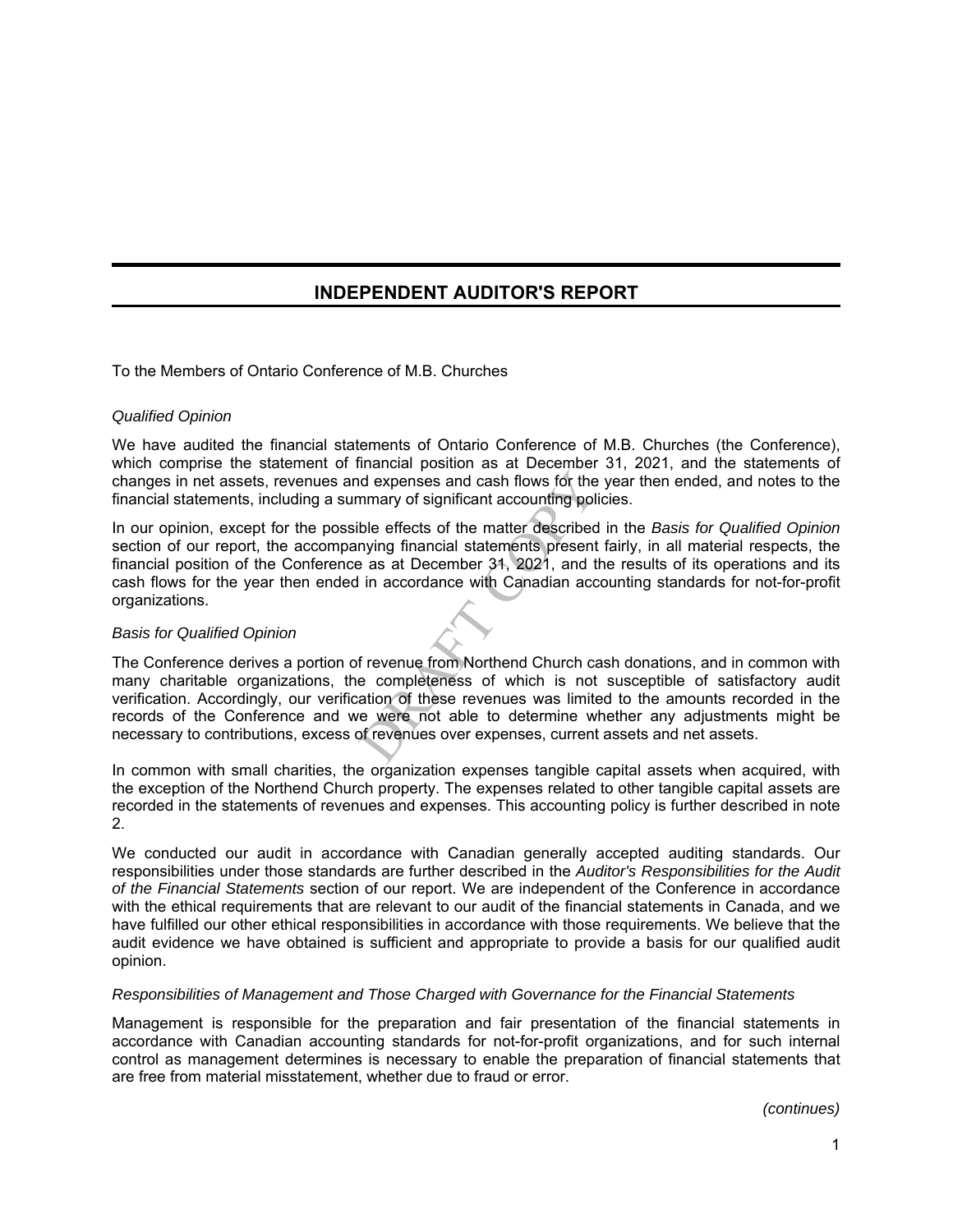Independent Auditor's Report to the Members of Ontario Conference of M.B. Churches *(continued)*

In preparing the financial statements, management is responsible for assessing the Conference's ability to continue as a going concern, disclosing, as applicable, matters relating to going concern and using the going concern basis of accounting unless management either intends to liquidate the Conference or to cease operations, or has no realistic alternative but to do so.

Those charged with governance are responsible for overseeing the Conference's financial reporting process.

#### *Auditor's Responsibilities for the Audit of the Financial Statements*

Our objectives are to obtain reasonable assurance about whether the financial statements as a whole are free from material misstatement, whether due to fraud or error, and to issue an auditor's report that includes our opinion. Reasonable assurance is a high level of assurance, but is not a guarantee that an audit conducted in accordance with Canadian generally accepted auditing standards will always detect a material misstatement when it exists. Misstatements can arise from fraud or error and are considered material if, individually or in the aggregate, they could reasonably be expected to influence the economic decisions of users taken on the basis of these financial statements. As part of an audit in accordance with Canadian generally accepted auditing standards, we exercise professional judgment and maintain professional skepticism throughout the audit. We also:

- Identify and assess the risks of material misstatement of the financial statements, whether due to fraud or error, design and perform audit procedures responsive to those risks, and obtain audit evidence that is sufficient and appropriate to provide a basis for our opinion. The risk of not detecting a material misstatement resulting from fraud is higher than for one resulting from error, as fraud may involve collusion, forgery, intentional omissions, misrepresentations, or the override of internal control.
- Obtain an understanding of internal control relevant to the audit in order to design audit procedures that are appropriate in the circumstances, but not for the purpose of expressing an opinion on the effectiveness of the Conference's internal control.
- Evaluate the appropriateness of accounting policies used and the reasonableness of accounting estimates and related disclosures made by management.
- Conclude on the appropriateness of management's use of the going concern basis of accounting and, based on the audit evidence obtained, whether a material uncertainty exists related to events or conditions that may cast significant doubt on the Conference's ability to continue as a going concern. If we conclude that a material uncertainty exists, we are required to draw attention in our auditor's report to the related disclosures in the financial statements or, if such disclosures are inadequate, to modify our opinion. Our conclusions are based on the audit evidence obtained up to the date of our auditor's report. However, future events or conditions may cause the Conference to cease to continue as a going concern.
- Evaluate the overall presentation, structure and content of the financial statements, including the disclosures, and whether the financial statements represent the underlying transactions and events in a manner that achieves fair presentation.

We communicate with those charged with governance regarding, among other matters, the planned scope and timing of the audit and significant audit findings, including any significant deficiencies in internal control that we identify during our audit.

**St. Catharines, Ontario CHARTERED PROFESSIONAL ACCOUNTANTS PROFESSIONAL CORPORATION** Authorized to practise public accounting by the Chartered Professional Accountants of Ontario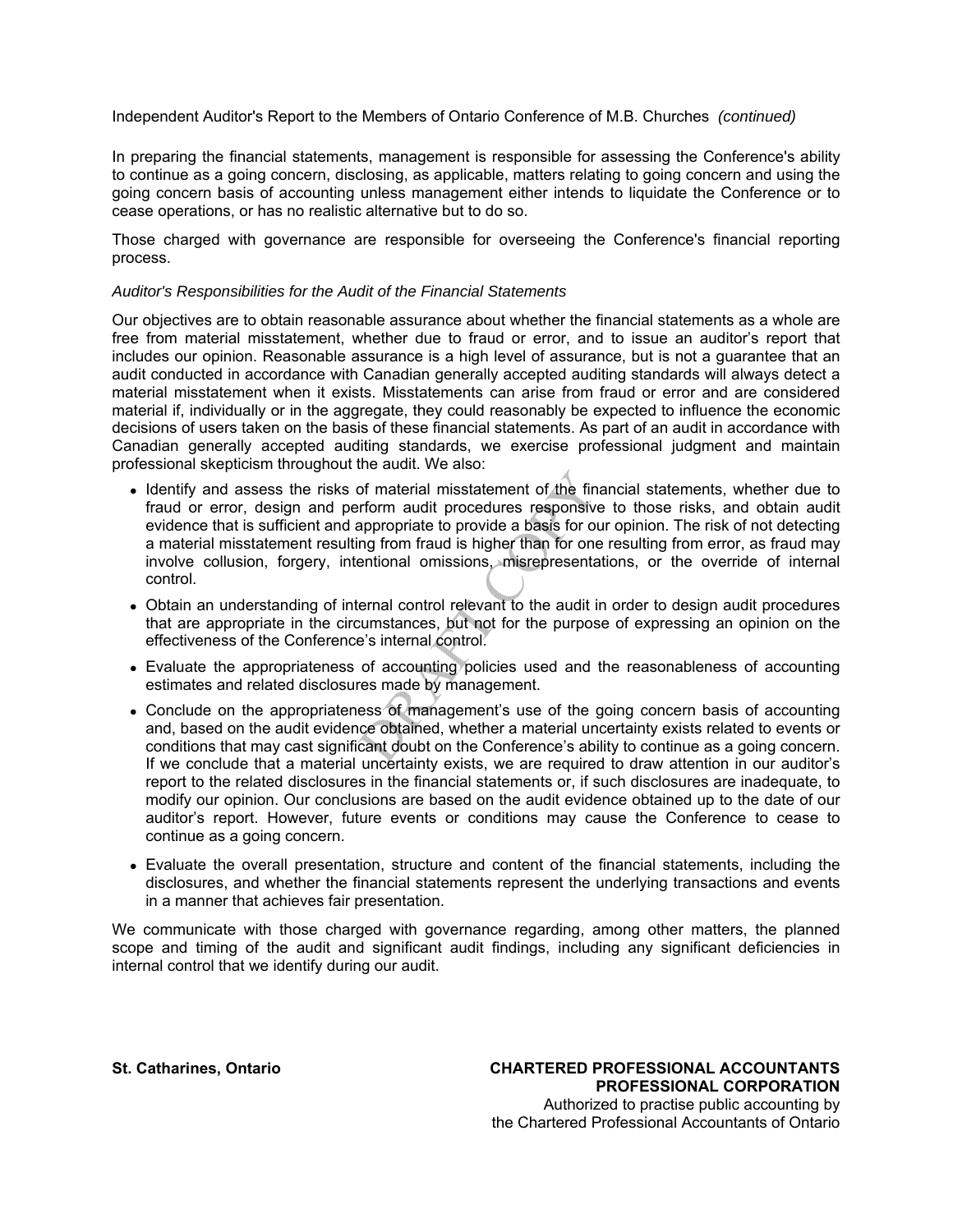# **ONTARIO CONFERENCE OF M.B. CHURCHES STATEMENT OF FINANCIAL POSITION DECEMBER 31, 2021**

|                                                                                                                              | General<br>2021                   | Northend Church<br>2021 |         | <b>Total</b><br>2021 |                         | Total<br>2020 |                                     |
|------------------------------------------------------------------------------------------------------------------------------|-----------------------------------|-------------------------|---------|----------------------|-------------------------|---------------|-------------------------------------|
|                                                                                                                              | <b>ASSETS</b>                     |                         |         |                      |                         |               |                                     |
| <b>CURRENT</b><br>Cash<br>Accounts receivable<br>Harmonized sales tax<br>recoverable<br>Prepaid expenses                     | \$<br>261,182<br>1,172<br>475     | \$                      |         | \$                   | 261,182<br>1,172<br>475 | \$            | 259,543<br>6,869<br>14,516<br>5,780 |
|                                                                                                                              | 262,829                           |                         |         |                      | 262,829                 |               | 286,708                             |
| <b>INVESTMENTS</b> (Note 4)                                                                                                  | 72,838                            |                         |         |                      | 72,838                  |               | 71,829                              |
| <b>PROPERTY</b> (Note 7)                                                                                                     |                                   |                         | 439,267 |                      | 439,267                 |               | 439,267                             |
|                                                                                                                              | \$<br>335,667                     | \$                      | 439,267 | \$                   | 774,934                 | \$            | 797,804                             |
|                                                                                                                              | <b>LIABILITIES AND NET ASSETS</b> |                         |         |                      |                         |               |                                     |
| <b>CURRENT</b><br>Accounts payable and<br>accrued liabilities<br>Deferred donations (Note 5)<br>Current portion of long term | \$<br>3,438                       | \$                      |         | \$                   | 3,438                   | \$            | 8,577<br>9,108                      |
| debt (Note 8)                                                                                                                |                                   |                         | 41,955  |                      | 41,955                  |               | 39,441                              |
|                                                                                                                              | 3,438                             |                         | 41,955  |                      | 45,393                  |               | 57,126                              |
| <b>MORTGAGE PAYABLE</b> (Note 8)                                                                                             |                                   |                         | 286,028 |                      | 286,028                 |               | 328,891                             |
|                                                                                                                              | 3,438                             |                         | 327,983 |                      | 331,421                 |               | 386,017                             |
| <b>NET ASSETS</b>                                                                                                            | 332,227                           |                         | 111,286 |                      | 443,513                 |               | 411,787                             |
|                                                                                                                              | \$<br>335,667                     | \$                      | 439,267 | \$                   | 774,934                 | \$            | 797,804                             |

## **Approved on behalf of the Board**

\_\_\_\_\_\_\_\_\_\_\_\_\_\_\_\_\_\_\_\_\_\_\_\_\_ *Director*

\_\_\_\_\_\_\_\_\_\_\_\_\_\_\_\_\_\_\_\_\_\_\_\_\_ *Director*

See notes to financial statements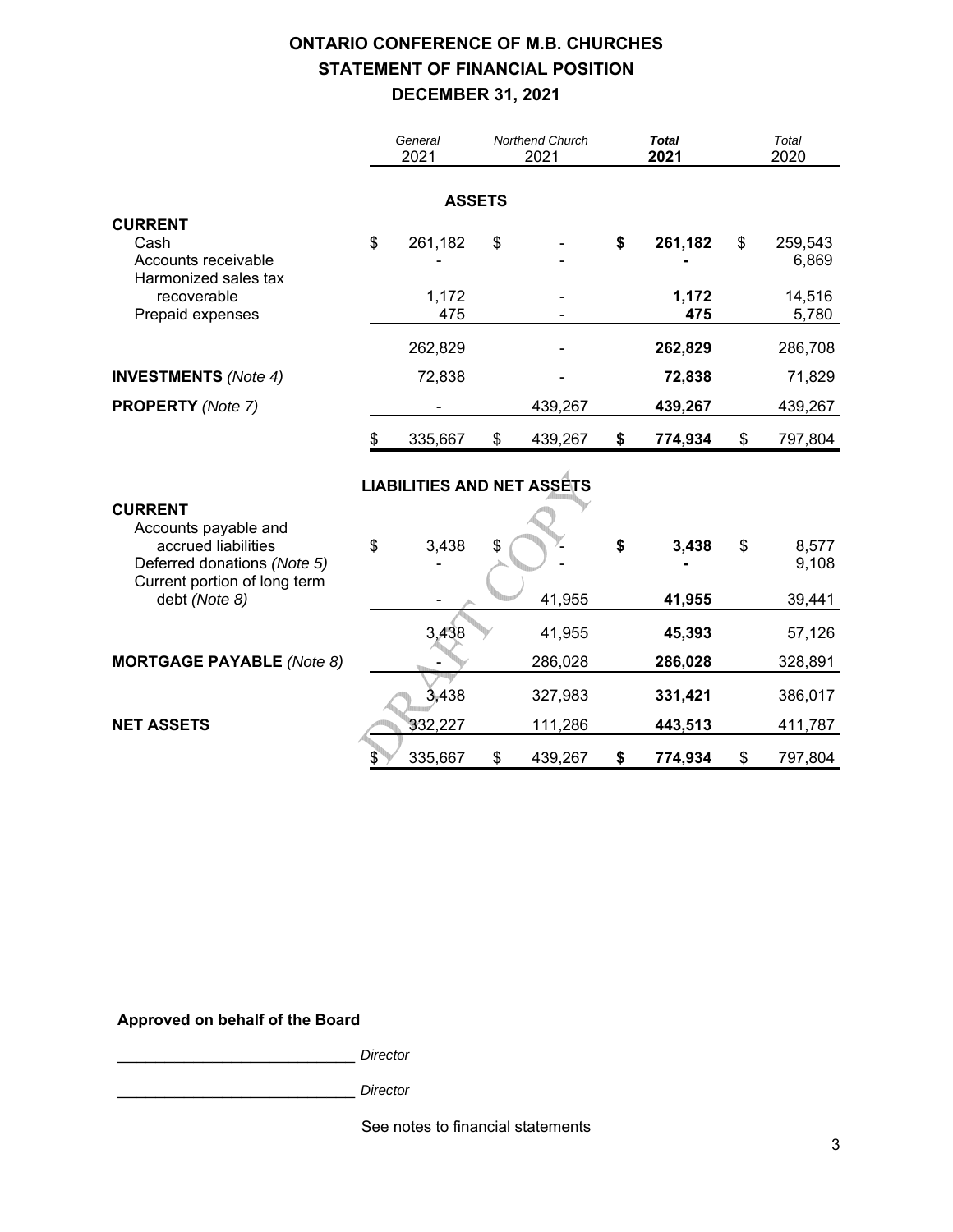# **ONTARIO CONFERENCE OF M.B. CHURCHES STATEMENT OF CHANGES IN NET ASSETS YEAR ENDED DECEMBER 31, 2021**

|                                             |    |                        |    | Excess of                     |     |                  |                        |
|---------------------------------------------|----|------------------------|----|-------------------------------|-----|------------------|------------------------|
|                                             |    | 2020<br><b>Balance</b> |    | revenues over<br>expenditures |     | <b>Transfers</b> | 2021<br><b>Balance</b> |
| <b>General Funds</b>                        |    |                        |    |                               |     |                  |                        |
| General operating fund - current<br>reserve | \$ | 178,994 \$             |    | 78,362 \$                     |     | $(4,806)$ \$     | 252,550                |
| General operating fund - fixed<br>minimum   |    | 50,000                 |    |                               |     |                  | 50,000                 |
| Emergency fund                              |    | 25,254                 |    | (5,060)                       |     | 4,806            | 25,000                 |
| Special project fund                        |    | 4,677                  |    |                               |     |                  | 4,677                  |
| <b>Total General Funds</b>                  |    | 258,925                |    | 73,302                        |     |                  | 332,227                |
| Northend Church Funds                       |    | 152,862                |    | (29, 784)                     |     | (11, 792)        | 111,286                |
|                                             | S  | 411,787                | \$ | 43,518                        | \$  | $(11, 792)$ \$   | 443,513                |
|                                             |    |                        |    |                               |     |                  |                        |
|                                             |    | 2019                   |    | Excess of<br>revenues over    |     |                  | 2020                   |
| <b>General Funds</b>                        |    | <b>Balance</b>         |    | expenditures                  |     | <b>Transfers</b> | <b>Balance</b>         |
| General operating fund - current<br>reserve | \$ | 94,545                 | 45 | 84,449                        | -\$ |                  | \$<br>178,994          |
| General operating fund - fixed<br>minimum   |    | 50,000                 |    |                               |     |                  | 50,000                 |
| Emergency fund                              |    | 25,254                 |    |                               |     |                  | 25,254                 |
| Special project fund                        |    | 4,677                  |    |                               |     |                  | 4,677                  |
| <b>Total General Funds</b>                  |    | 174,476                |    | 84,449                        |     |                  | 258,925                |
| Northend Church Funds                       |    | 103,070                |    | 49,792                        |     |                  | 152,862                |

See Note 3 for a description of funds, and Note 6 for Northend Church Fund transfers.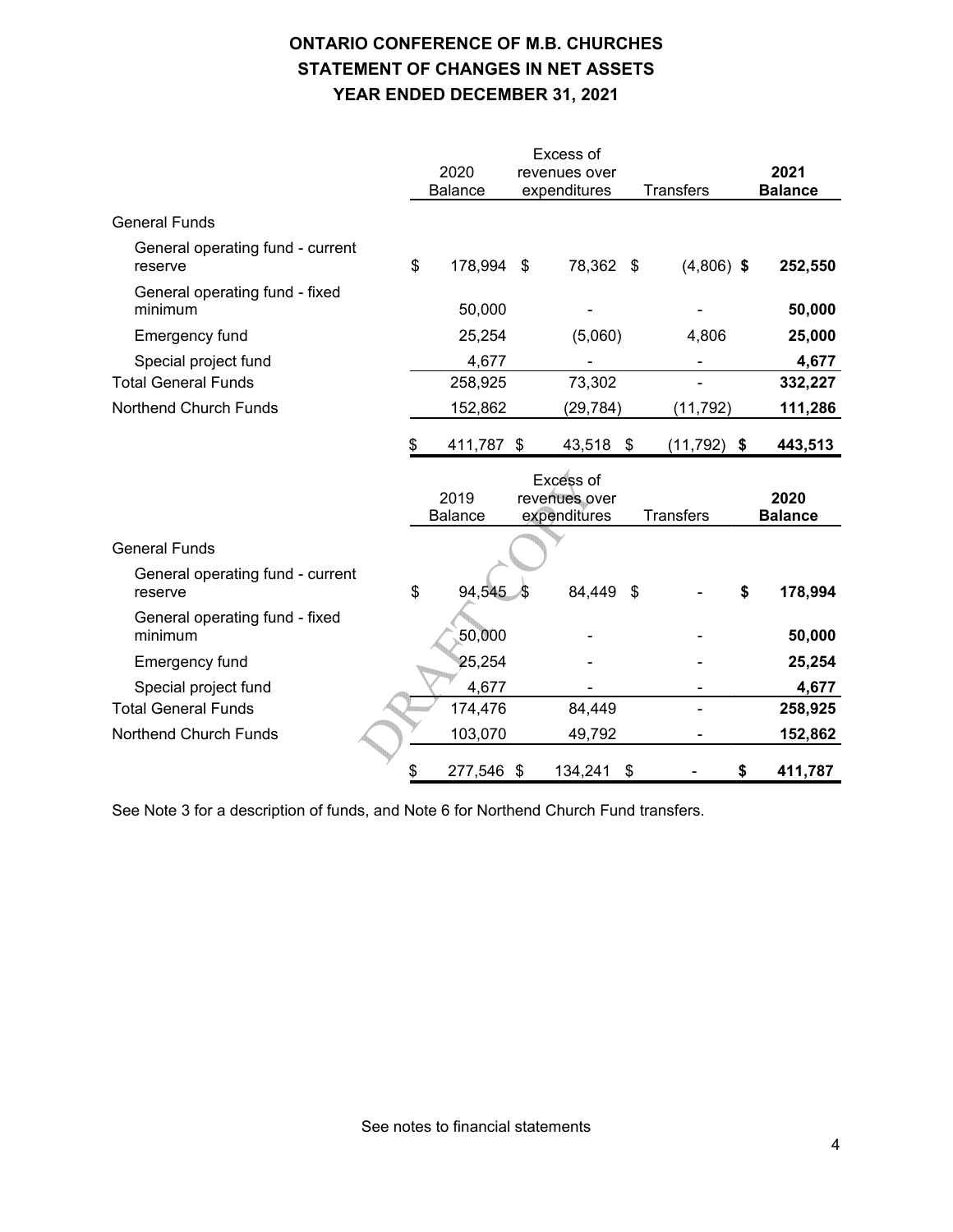# **ONTARIO CONFERENCE OF M.B. CHURCHES STATEMENT OF REVENUES AND EXPENSES YEAR ENDED DECEMBER 31, 2021**

|                                                             | 2021      | 2020      |
|-------------------------------------------------------------|-----------|-----------|
|                                                             |           |           |
| <b>REVENUES</b>                                             |           |           |
| Church commitments                                          | \$430,374 | \$395,240 |
| Individual contributions                                    | 25,607    | 15,815    |
| Convention delegate fees                                    | 5,300     | 16,250    |
| Miscellaneous income                                        | 4,409     | 7,292     |
| Interest from operating funds                               | 1,009     | 1,520     |
| Leader's collective fees                                    |           | 3,900     |
| Donation from Northend Church (Note 6)                      |           | 10,000    |
|                                                             | 466,699   | 450,017   |
| <b>EXPENDITURES</b>                                         |           |           |
| Salaries and benefits                                       | 172,053   | 146,223   |
| Support to conference agencies                              | 139,500   | 128,000   |
| Ministry and program                                        | 24,397    | 23,721    |
| Church planting                                             | 21,328    | 30,000    |
| Fees and professional services                              | 18,105    | 24,293    |
| Office management                                           | 9,629     | 9,948     |
| Professional development                                    | 2,585     | 1,167     |
| Board and governance                                        | 740       | 2,216     |
|                                                             | 388,337   | 365,568   |
| <b>NET SURPLUS FROM OPERATIONS</b>                          | 78,362    | 84,449    |
| <b>OTHER INCOME (EXPENSES)</b>                              |           |           |
| Net surplus (deficiency), Northend Church Fund (Schedule 1) | (29, 784) | 49,792    |
| <b>Emergency fund disbursements</b>                         | (5,060)   |           |
|                                                             | (34,844)  | 49,792    |
| <b>COMBINED NET SURPLUS</b>                                 | 43,518    | \$134,241 |
|                                                             |           |           |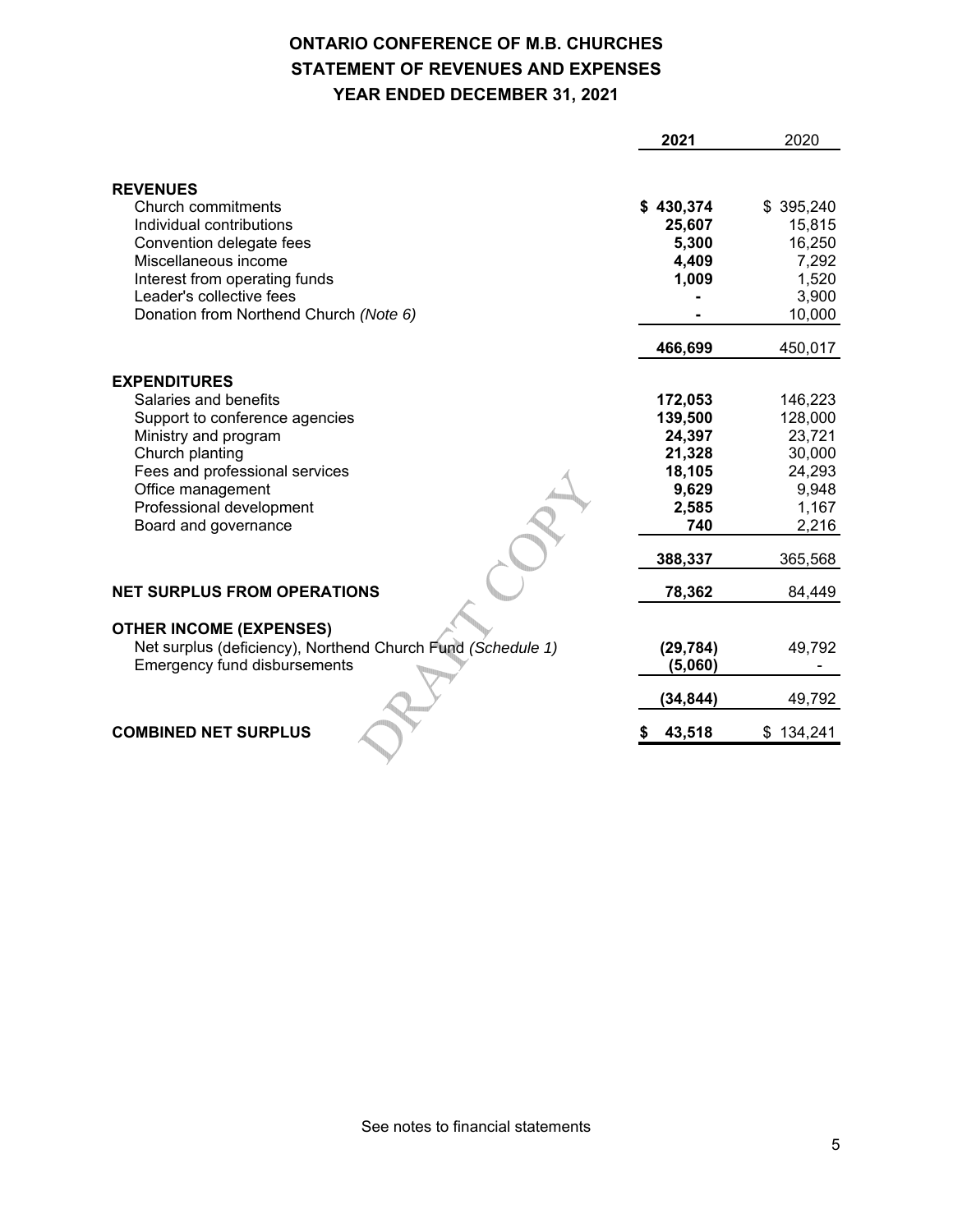# **ONTARIO CONFERENCE OF M.B. CHURCHES STATEMENT OF REVENUES AND EXPENSES - NORTHEND CHURCH FUND** *(Schedule 1)* **YEAR ENDED DECEMBER 31, 2021**

|                                                                                                                                                                                                                                                                                                                                                                                          | 2021                                                                | 2020                                                                                                                        |
|------------------------------------------------------------------------------------------------------------------------------------------------------------------------------------------------------------------------------------------------------------------------------------------------------------------------------------------------------------------------------------------|---------------------------------------------------------------------|-----------------------------------------------------------------------------------------------------------------------------|
| <b>REVENUES</b><br>Donations<br>Government grants<br>Rental<br>Youth group<br>Seniors income                                                                                                                                                                                                                                                                                             | \$302,114<br>46,279<br>9,732<br>900<br>120                          | \$570,019<br>9,647<br>25,137<br>1,664<br>1,226                                                                              |
|                                                                                                                                                                                                                                                                                                                                                                                          | 359,145                                                             | 607,693                                                                                                                     |
| <b>EXPENDITURES</b><br>Charitable contributions (Note 6)<br>Salaries and benefits<br>Interest on long term debt<br>Office management<br>Repairs and maintenance<br>Ministry and program<br><b>Utilities</b><br>Conferences<br>Fees and professional services<br>Donation to Ontario Conference of M.B. Churches (Note 6)<br>Board and governance<br>Furniture and fixtures<br>Honorarium | 293,282<br>74,217<br>13,649<br>4,079<br>1,871<br>1,435<br>347<br>49 | 12,449<br>208,254<br>15,656<br>78,541<br>39,607<br>83,382<br>27,763<br>2,836<br>69,447<br>10,000<br>4,606<br>3,210<br>2,150 |
|                                                                                                                                                                                                                                                                                                                                                                                          | 388,929                                                             | 557,901                                                                                                                     |
| NET SURPLUS (DEFICIENCY) FROM OPERATIONS                                                                                                                                                                                                                                                                                                                                                 | (29, 784)<br>S.                                                     | 49,792<br>\$                                                                                                                |
|                                                                                                                                                                                                                                                                                                                                                                                          |                                                                     |                                                                                                                             |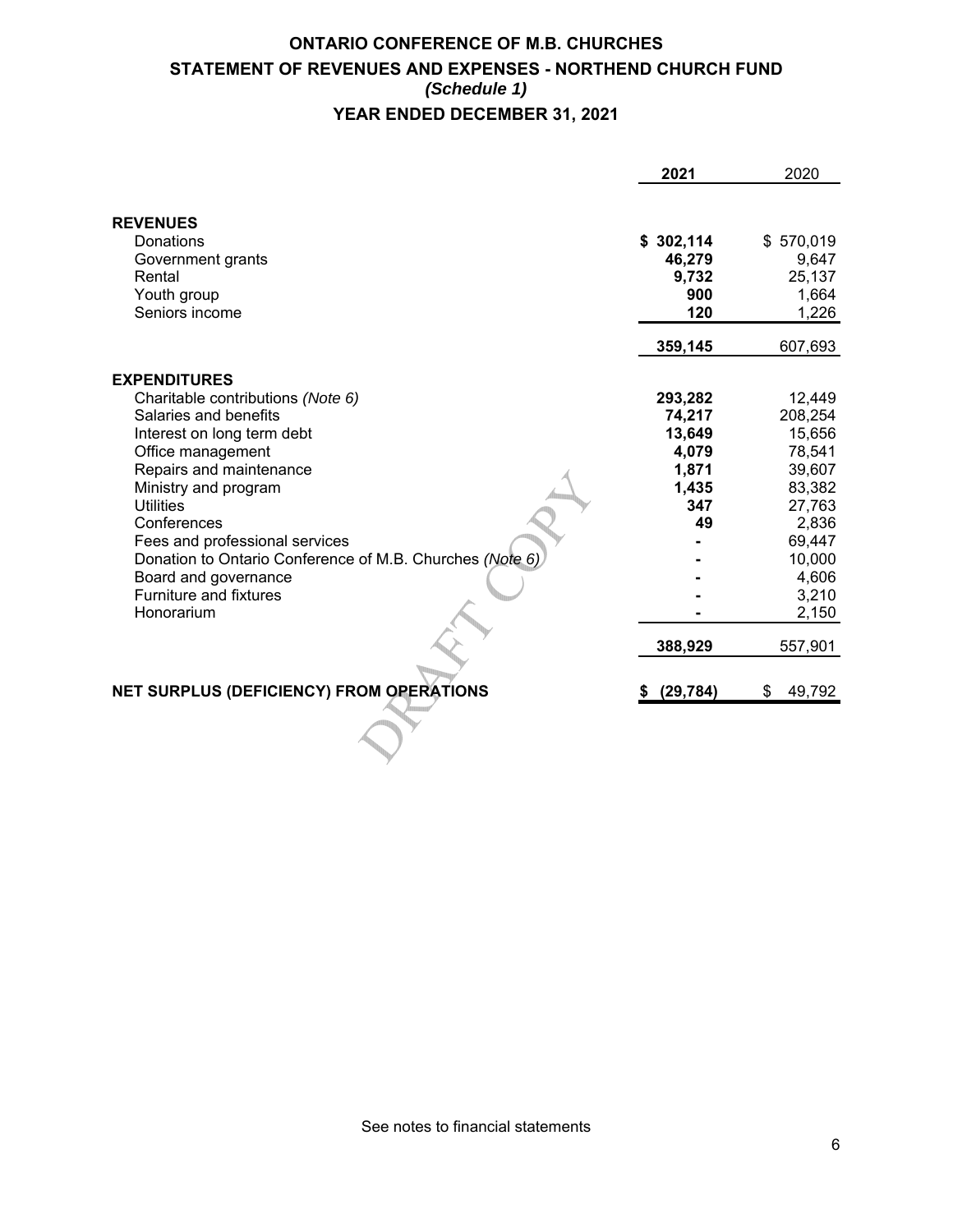# **ONTARIO CONFERENCE OF M.B. CHURCHES STATEMENT OF CASH FLOWS YEAR ENDED DECEMBER 31, 2021**

|                                                          | 2021         | 2020      |
|----------------------------------------------------------|--------------|-----------|
|                                                          |              |           |
| <b>OPERATING ACTIVITIES</b>                              |              |           |
| Excess of revenues over expenditures                     | 43,518<br>\$ | \$134,241 |
| Changes in non-cash working capital:                     |              |           |
| Accounts receivable                                      | 6,869        | (6,869)   |
| Prepaid expenses                                         | 5,307        | (366)     |
| Harmonized sales tax recoverable                         | 13,344       | (10, 454) |
| Accounts payable and accrued liabilities                 | (5, 139)     | 5,938     |
| Deferred donations                                       | (9, 108)     | 9,108     |
| <b>Transfers to Northend Church</b>                      | (11, 792)    |           |
|                                                          | (519)        | (2,643)   |
| Cash flow from operating activities                      | 42,999       | 131,598   |
| <b>INVESTING ACTIVITY</b>                                |              |           |
| Investments                                              | (1,009)      | (1,520)   |
|                                                          |              |           |
| <b>FINANCING ACTIVITY</b><br>Repayment of long term debt | (40, 351)    | (38, 279) |
|                                                          |              |           |
| <b>INCREASE IN CASH FLOW</b>                             | 1,639        | 91,799    |
| <b>CASH - BEGINNING OF YEAR</b>                          | 259,543      | 167,744   |
| <b>CASH - END OF YEAR</b>                                | \$261,182    | \$259,543 |
| <b>CASH CONSISTS OF:</b>                                 |              |           |
| Cash - General Funds                                     | \$261,182    | \$184,908 |
| Cash - Northend Church Fund                              |              | 74,635    |
|                                                          | \$261,182    | \$259,543 |
|                                                          |              |           |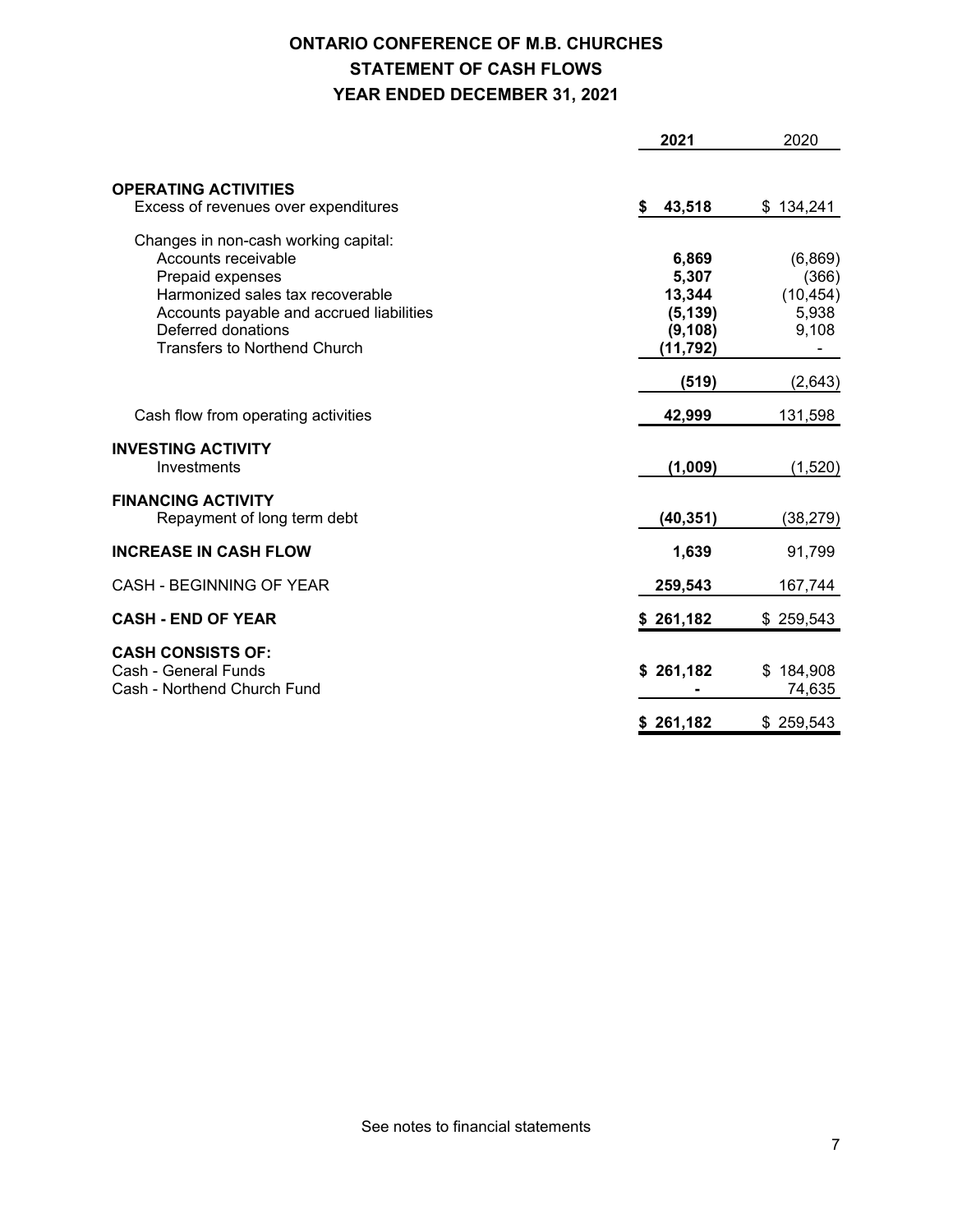## **1. DESCRIPTION OF ORGANIZATION**

Ontario Conference of M.B. Churches (the "Conference") serves a constituency of member churches in the Province of Ontario. It provides general denominational oversight and facilitates the operation of joint initiatives and gives guidance to the separately incorporated agencies of the denomination which are operating in the province. The Conference received its Letters Patent as a non-share capital corporation from the Province of Ontario in 1932. As a registered charity under the Income Tax Act, the Conference is exempt from tax on its income.

As part of serving the constituency of churches, the Conference has taken over the operations of the new **Northend Church** (formerly Fairview M.B. Church) during the fiscal year ending December 31, 2018. These operations continued until January 13, 2021, at which time Northend Church received their charity status. See "Fund Accounting" Note 2, and Notes: 3, 6, 7, and 8 for details.

## **2. SUMMARY OF SIGNIFICANT ACCOUNTING POLICIES**

#### Basis of presentation

The financial statements were prepared in accordance with Canadian accounting standards for notfor-profit organizations (ASNFPO).

#### Measurement uncertainty

The preparation of financial statements in conformity with Canadian accounting standards for notfor-profit organizations requires management to make estimates and assumptions that affect the reported amount of assets and liabilities, disclosure of contingent assets and liabilities at the date of the financial statements and the reported amounts of revenues and expenses during the period. Such estimates are periodically reviewed and any adjustments necessary are reported in earnings in the period in which they become known. Actual results could differ from these estimates.

#### Net assets

- a) Internally restricted net assets are funds which have been designated for a specific purpose by the organization's Board of Directors.
- b) Unrestricted net assets comprise the excess of revenue over expenses accumulated by the organization each year, net of transfers, and are available for general purposes.

#### Designated fund exclusions

The Conference is sometimes the conduit for certain designated funds to flow through its accounts to the designated recipient. These flow through amounts are not disclosed in these financial statements, but are recorded in the ultimate recipients' financial statements.

*(continues)*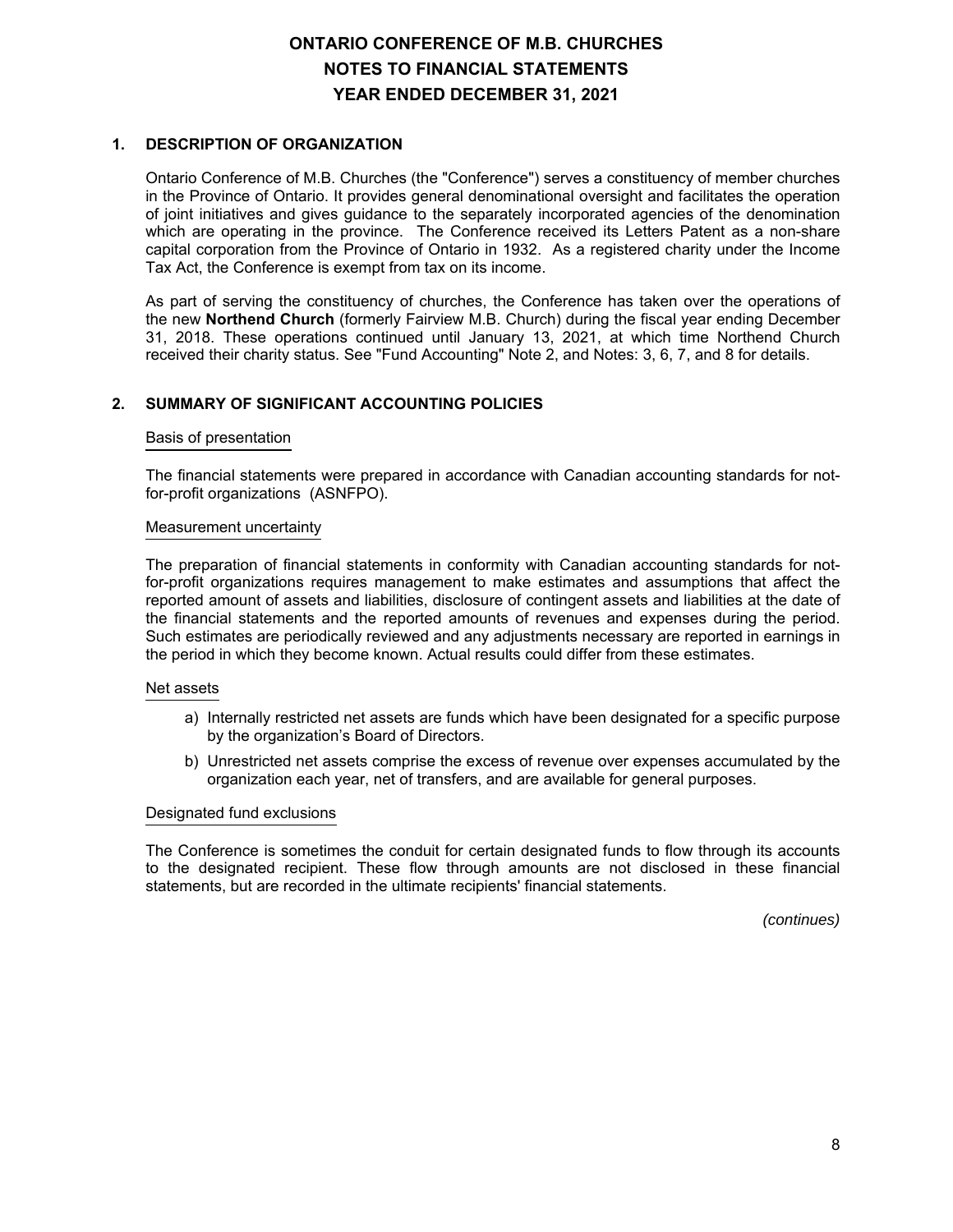## **2. SUMMARY OF SIGNIFICANT ACCOUNTING POLICIES** *(continued)*

#### Fund accounting

Ontario Conference of M.B. Churches follows the deferral method of accounting for contributions.

Revenues and expenses related to program delivery and administrative activities are reported in the General Operating Fund.

Revenues and expenses related to program delivery and administrative activities for **Northend Church** are reported separately in their own related fund.

Restricted contributions for operations are deferred and recognized as income in the related fund once they are disbursed. Restricted contributions for the repayment of debt that was incurred to fund the purchase of a capital asset that will not be amortized is recognized as direct increases in net assets, see note 6.

#### Cash and cash equivalents

The Conference's policy is to present bank balances net of outstanding cheques and deposits under cash and cash equivalents.

#### Capital assets

Capital assets are recorded at a nominal charge. The cost of additions are charged to expenses at the time of purchase. Management has decided to not recognize capital assets and remove the expense in the statements of revenues and expenditures in accordance with ASNFPO. Changing the presentation to capitalize expenditures from operations may reduce useful information to the primary readers of these financial statements as they would now appear on the separate statement of financial position, and not against the budget.

The capital asset related to the acquisition of property was recorded and recognized due to its significant value and mortgage thereon. This property is utilized by the operations of the Northend Church, and consists of land, building, and furnishings. As the Northend Church has obtained individual charitable status, the property will be transferred to the new Church. As this process is intended to be complete in the short-term, amortization was not recorded on the property.

#### Contributed services

The operations of the organization depend on both the contribution of time by volunteers and donated materials from various sources. The fair value of donated materials and services cannot be reasonably determined and are therefore not reflected in these financial statements. Certain larger material contributions are recognized at their fair market value.

#### Budget information

The budget figures presented for comparison purposes have been approved by the Board of Directors. They have not been subject to audit, review or other tests and procedures. Consequently, our opinion on these financial statements does not extend to them.

*(continues)*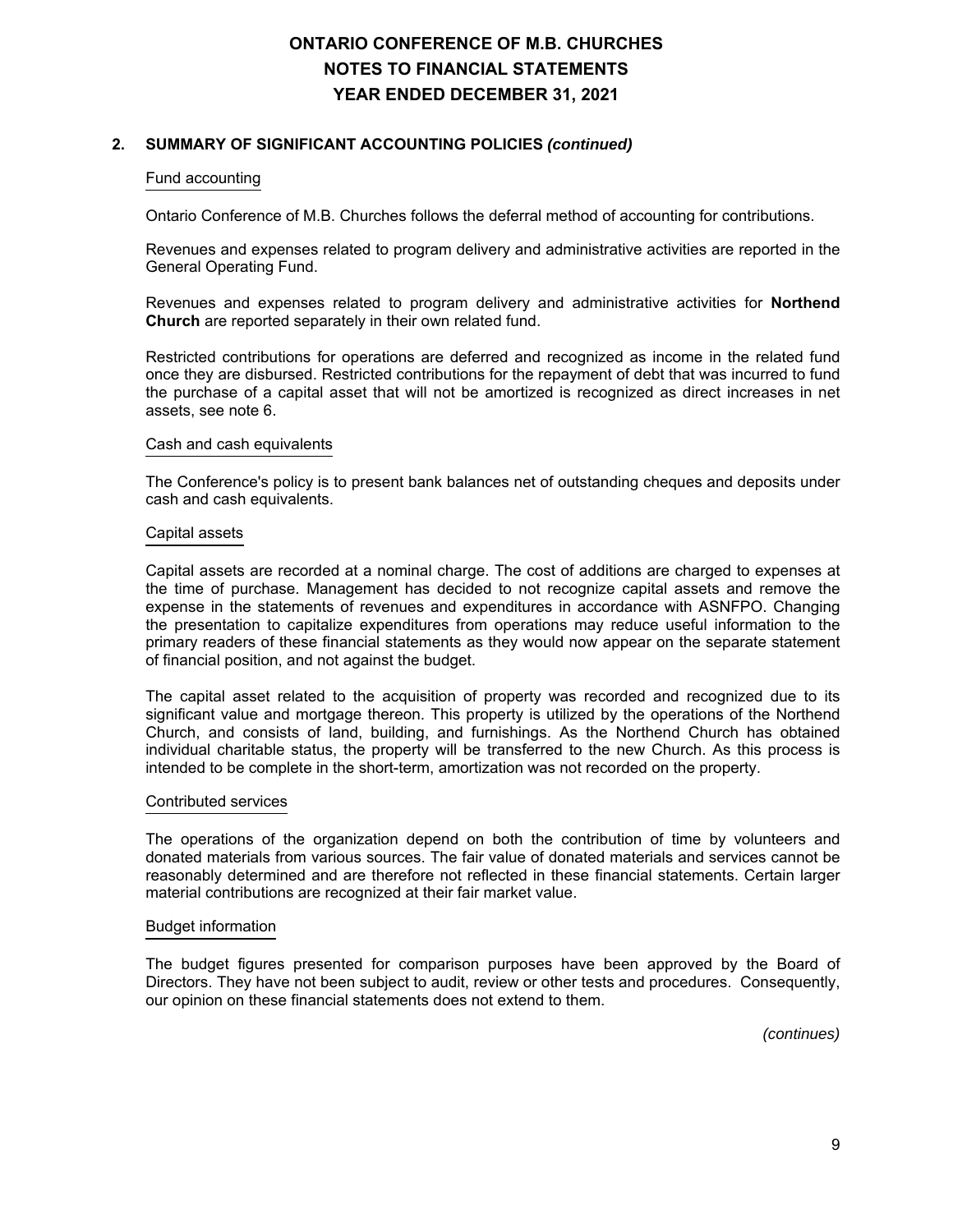## **2. SUMMARY OF SIGNIFICANT ACCOUNTING POLICIES** *(continued)*

#### Financial instruments policy

Financial instruments are recorded at fair value when acquired or issued. In subsequent periods, financial assets with actively traded markets are reported at fair value, with any unrealized gains and losses reported in income. All other financial instruments are reported at amortized cost, and tested for impairment at each reporting date. Transaction costs on the acquisition, sale, or issue of financial instruments are expensed when incurred.

#### **3. DESCRIPTION OF FUNDS**

The General Operating Fund accounts for the Conference's program delivery and administrative activities. This fund reports unrestricted resources and restricted operating grants. \$50,000 is allocated to a separate General Operating Fixed Minimum Fund.

An Emergency Fund of \$25,000 was created out of the Operating Fund on December 31, 2005 to support any church's pastor (or family) in the case of sudden financial curtailment.

The Special Project Fund was established to segregate any special projects outside the normal course of operations.

The **Northend Church Fund** is a new church plant fund (formerly Fairview M.B. Church) operated by the Conference. The new Northend Church registered as a charity on January 13, 2021 and began operations independently of this related fund. Remaining Northend Church Fund assets, net assets, and the statement of revenue and expenses have been disclosed separately to recognize any church activities still operated under the Conference. As at December 31, 2021, the only remaining balances within the Northend Church Fund are the property and related mortgage.

## **4. INVESTMENTS - CANADIAN CONFERENCE**

The investment is with the Canadian Conference of Mennonite Brethren Churches earning interest at a base rate of 1.4%. See note 8 for interest rate risk.

### **5. DEFERRED DONATIONS**

Designated donations are deferred and recognized as income in the year they are spent. The 2020 \$9,108 of deferred donations in the Northend Church Fund were included in the disbursements to the new Church, see Note 6.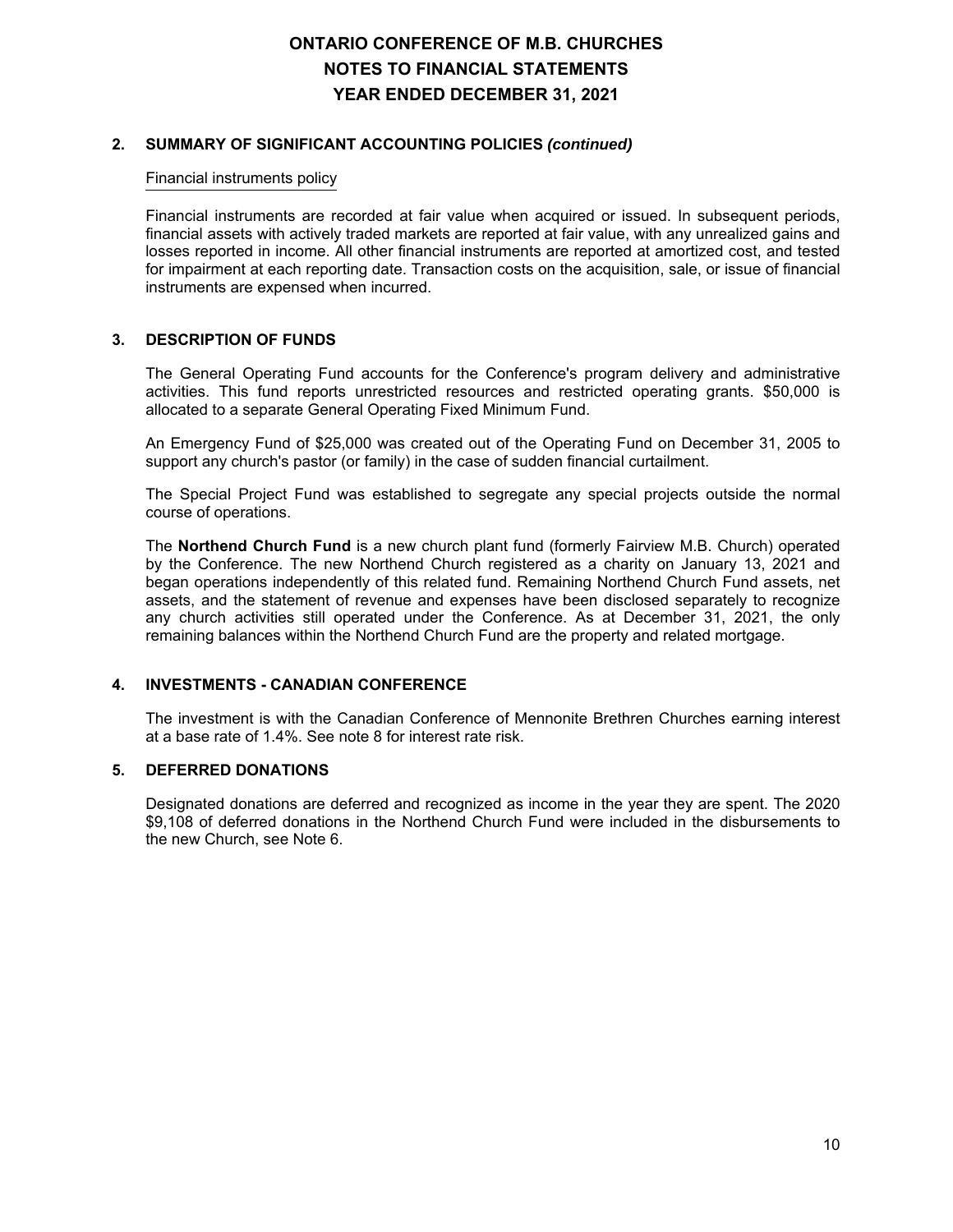### **6. DUE TO RELATED PARTIES**

The Conference has transactions with numerous related parties (member churches) or organizations that are funded by the Conference. Other than a 2020 interfund \$10,000 church commitment paid from the Northend Church fund to General funds, these financial statements do not determine, disclose or verify all other external affiliate activities.

2021 charitable contributions of \$293,282 are net payments of received donations to the new Northend Church registered charity.

Net transfers of \$11,792 to the Northend Church Fund Net Assets are to the new Church, and include the transfer of prior year: cash, prepaid expenses, receivables, accounts payable and accrued liabilities, and deferred income; net of: current year expenditures paid by the new Northend Church prior to incorporation, and mortgage payments contributed by the new Northend Church.

## **7. PROPERTY**

|                 |   | Cost    | Accumulated<br>amortization |                          | 2021<br>Net book<br>value | 2020<br>Net book<br>value |
|-----------------|---|---------|-----------------------------|--------------------------|---------------------------|---------------------------|
| Northend Church | S | 439.267 |                             | $\overline{\phantom{0}}$ | 439.267                   | 439.267                   |

All Assets and Liabilities of Fairview Church were transferred to the Conference in 2019 for \$1.00 consideration, and an assumption of debt (see note 8). The listed value of the combined property and assumed mortgage at the time of transfer was \$439,267.

Northend Church has obtained individual charitable status during the year and the property is pending transfer to the new Church. As this process is intended to be complete in the short-term, amortization has not been recorded on the property.

## **8. MORTGAGE PAYABLE**

|                                                                                                                                                    | 2021                    | 2020      |
|----------------------------------------------------------------------------------------------------------------------------------------------------|-------------------------|-----------|
| CCMBC loan bearing interest at 3.9% per annum, repayable<br>in monthly blended payments of \$4,500. and is secured by<br>Northend Church property. | \$327,981               | \$368,332 |
| Amounts payable within one year                                                                                                                    | (41, 953)               | (39,441)  |
|                                                                                                                                                    | \$286,028               | \$328,891 |
| Principal repayment terms are approximately:                                                                                                       |                         |           |
| 2022<br>2023                                                                                                                                       | \$<br>41,953<br>286,028 |           |
|                                                                                                                                                    | \$327,981               |           |

When the Northend Church property is legally transferred to Northend Church, the mortgage will subsequently also be assumed by the new Church.